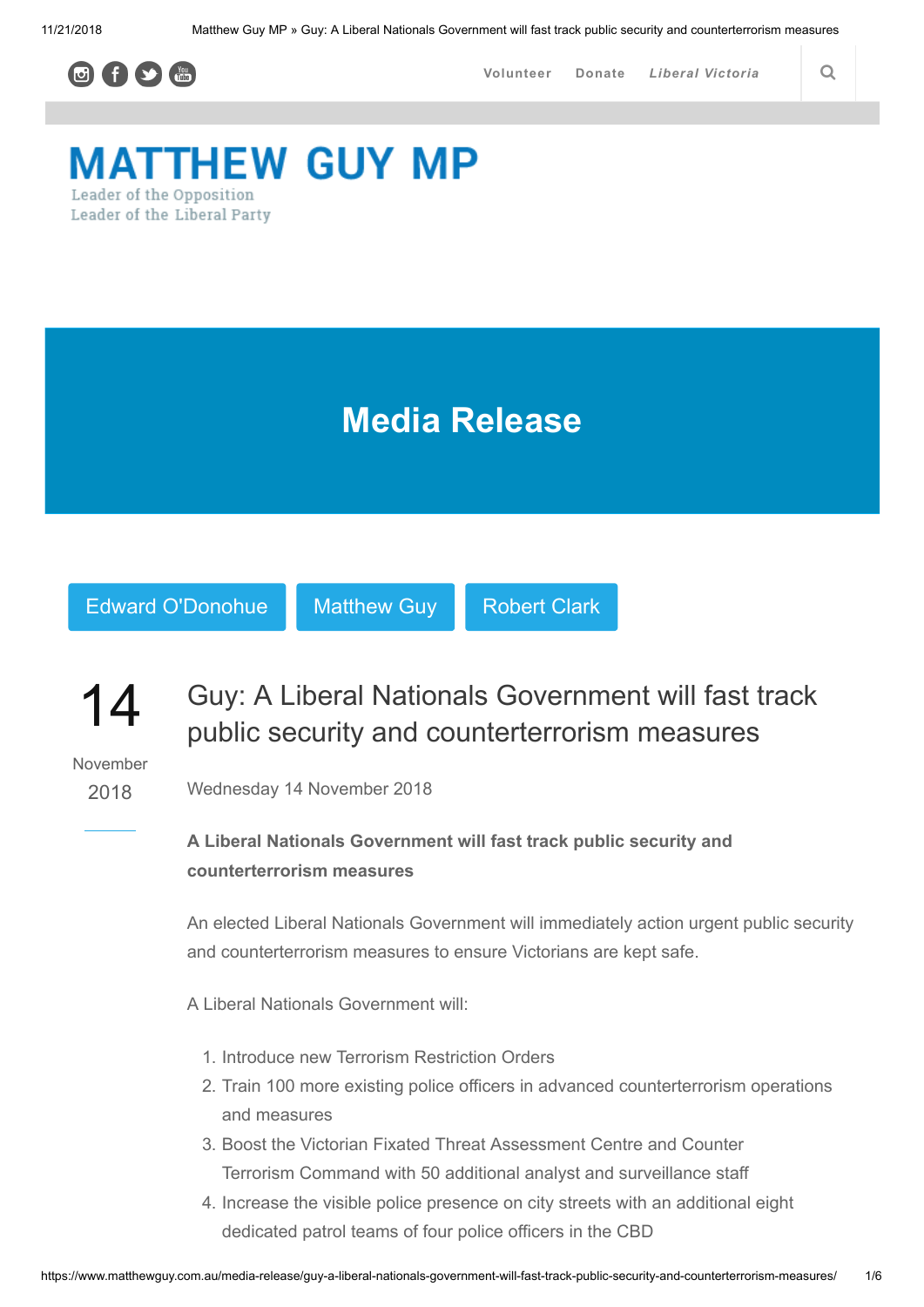As the full facts about last week's terrorist attack come to light, it has highlighted the urgent need to have such orders on the statute book.

or may be developing terrorist behaviours.

Introducing such orders was a key recommendation of the Harper-Lay Review of Victoria's terrorism laws established following the Brighton terrorist attack. However, 12 months after the review's final report, no action has been taken.

Victoria Police sought the power to obtain such orders in their submission to the Harper-Lay Review, to address the gap that currently exists where control orders or preventative detention orders can only be obtained in limited circumstances, such as where a court is satisfied an attack is about to occur or that an individual has engaged in specific terrorism related activities.

Victoria Police have called for these new orders to enable police to intervene early when individuals are in the processes of becoming radicalised towards violence, but do not yet meet the threshold for a preventative detention order or control order.

The Harper-Lay Review supported that view, saying that the changing nature of terrorism attacks means police have far less time to intervene before an attack, and that it is increasingly difficult to predict when an attack will occur.

Under the Liberal Nationals legislation, Victoria Police will be able to apply for a terrorism restriction order to the Magistrates' Court or the Children's Court.

Where a person has had their passport cancelled for a terrorism-related reason that will create a presumption in favour of an order being required.

As part of a terrorism restriction order, the court will have power to impose such conditions as it considers appropriate. These conditions could include:

- Mandatory wearing of electronic monitoring devices
- Residing at a specific address
- Exclusion from certain areas of potential risk such as Melbourne CBD
- Restrictions or prohibitions on communications with other identified persons of interest
- Imposition of conditions on use of communications, including secondary mobile devices or internet services
- Prohibition on the use of other individuals' communications devices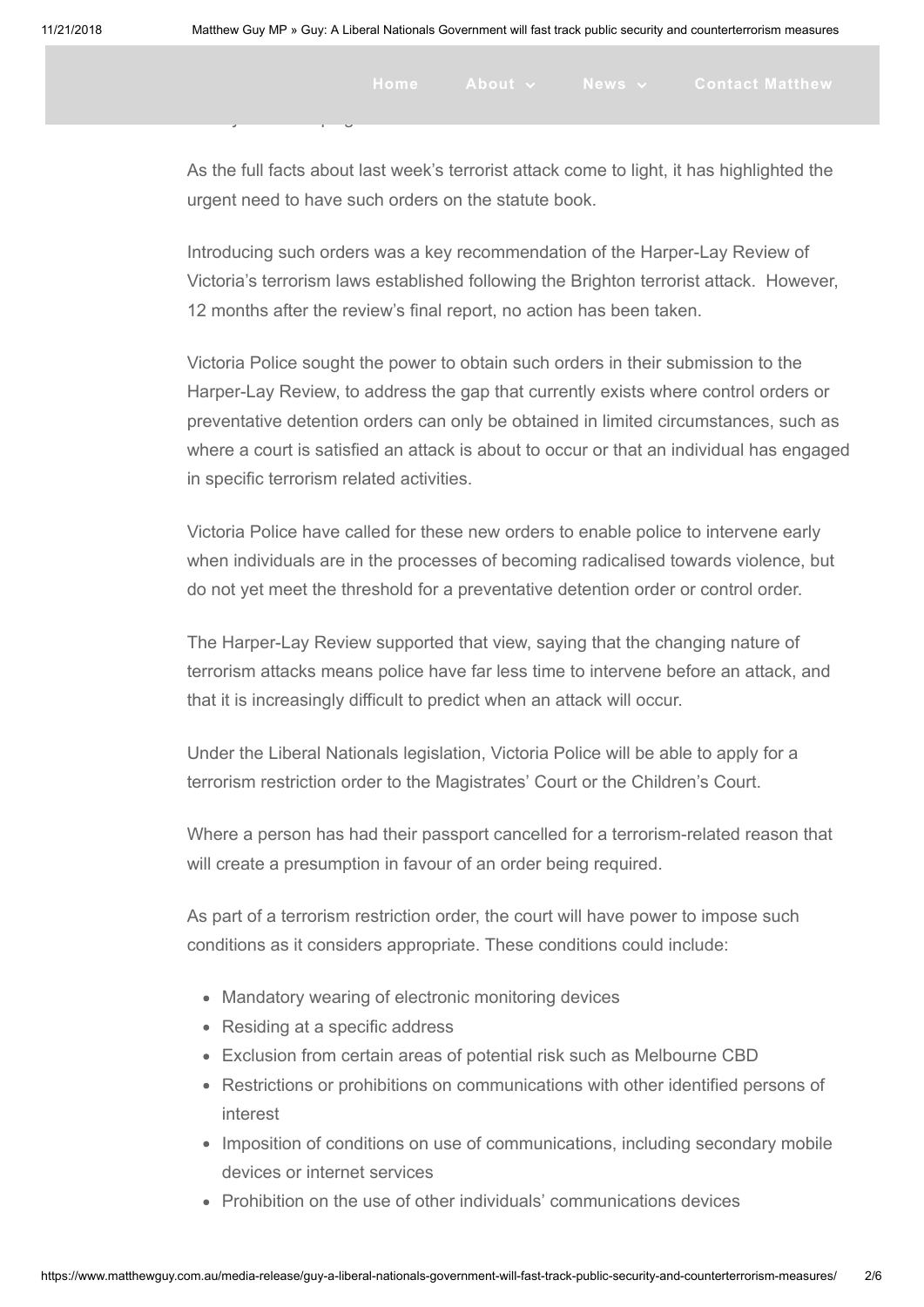Current Current<br>Current Current Current<br>Current Current Current

Mandatory counselling, de-radicalisation and/or drug and alcohol programs.

The Liberal Nationals will also provide funding to allow an additional 100 current Victoria Police officers to undergo advanced counterterrorism training. This will help boost the overall counterterrorism capacity of Victoria Police.

The trained officers will be available on short notice to Counter Terrorism Command to provide additional support when required and to provide urgent surge capacity in a crisis situation.

Additionally, a Liberal Nationals Government will recruit 50 new surveillance and analyst staff to ensure that intelligence gathering, threat assessments and preventative measures can be undertaken quickly and effectively, threat assessment backlogs can be cleared and people under Terrorism Restriction Orders can be properly monitored.

The additional staff will be allocated to the Victorian Fixated Threat Assessment Centre and Counter Terrorism Command. These specialist staff will help ensure that Victoria Police have rapid access to the information needed when assessing and responding to terrorism threats.

A Liberal Nationals Government will also fund an additional 76 frontline police to operate in eight patrol teams of four on Melbourne CBD streets to make our city safer.

According to The Police Association figures, frontline police numbers have fallen under Daniel Andrews with 190 fewer uniform officers than in 2013.

That's why a Liberal Nationals Government will deliver more frontline police.

A Liberal Nationals Government will ensure the continued evolution and refinement of the Victoria Police Staff Allocation Model and direct the resources to identified areas of need, including visible policing in the Melbourne CBD in response to the ongoing risk of terrorism.

An elected Liberal Nationals Government will provide \$89.5 million for these new counterterrorism measures.

### Comments attributable to Leader of the Liberal Party, Matthew Guy:

"I do not, have not and never will accept that 'violent extremism is part of contemporary Australia'.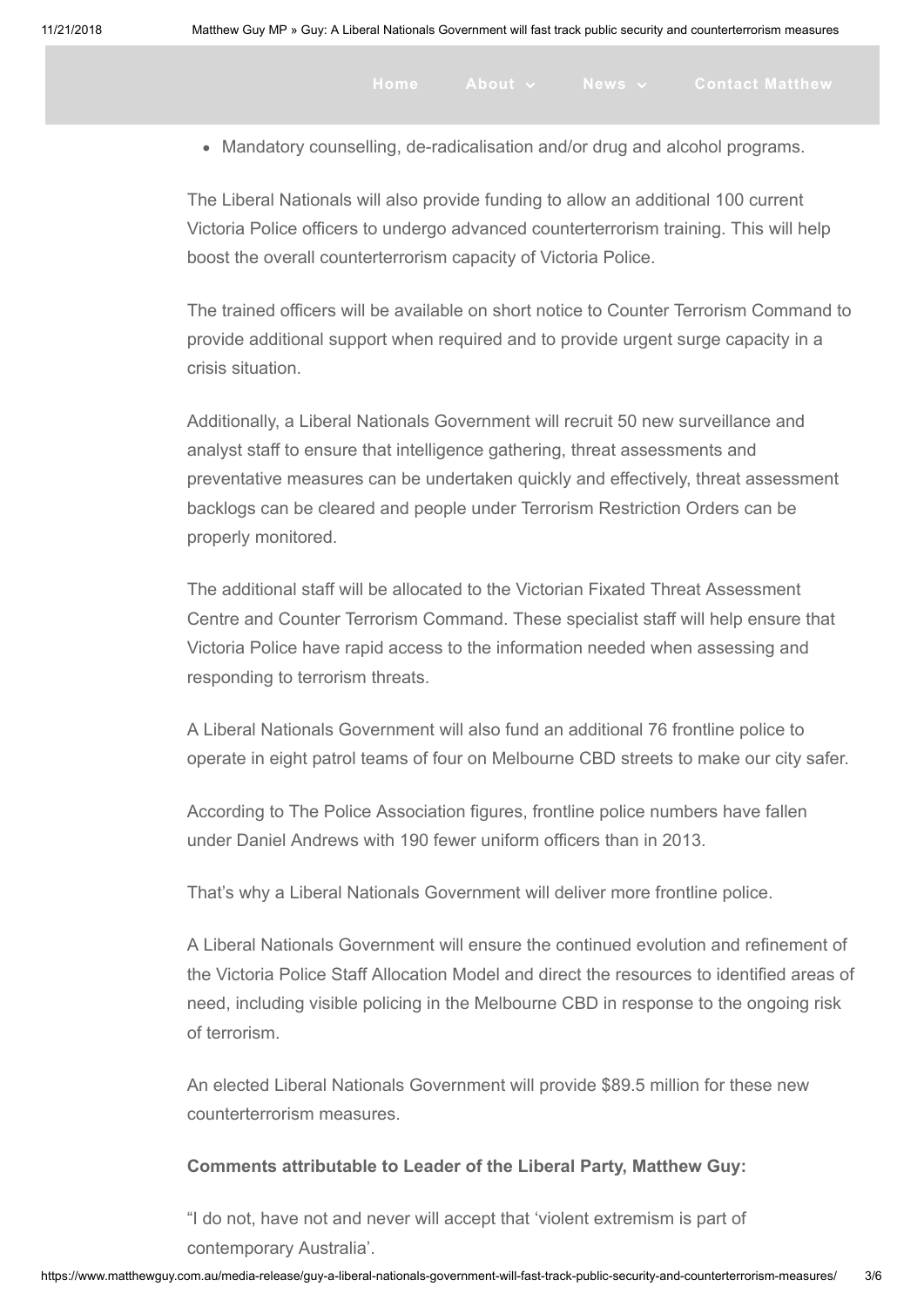That's why as Premier I will immediately take action to toughen our approach with more frontline police, more police with specialist counterterrorism training, more specialists in the Counterterrorism Unit for surveillance and monitoring and introduce Terrorism Restriction Orders to give police more control.

There can be no complacency, no equivocation when it comes to protecting the community.

No ifs, or buts and no acceptance that extremism is just part of contemporary Victoria.

A government I lead will never accept that violent extremism is part of contemporary Australia."

#### Comments attributable to Shadow Minister for Counter Terrorism, Robert Clark:

"While voluntary engagement is usually the first approach to consider for those at risk of being radicalised towards violence, where this is unsuccessful or the individual is already too far radicalised, having terrorism restriction orders available is a key part of preventing terrorist acts and helping to keep the community safe.

We can't afford to continue to leave Victorians exposed by not having this legislation in place, and leaving Victoria Police without this vital part of their terrorism-fighting armoury."

### Comments attributable to Shadow Minister for Police, Edward O'Donohue:

"The Liberal Nationals understand that Victorians want and need a strong visible police presence, particularly in the CBD. That's why as part of our frontline first policy, we will put more police in the city to help keep Victorians safe.

Once again Daniel Andrews has failed to make the tough decisions to keep Victorians safe.

Victorians will have a clear choice at the next election. More of the same excuses and failed policies of Daniel Andrews and Labor or a tough approach from the Liberal Nationals to get back in control of public safety."

Comments attributable to Shadow Attorney-General, John Pesutto: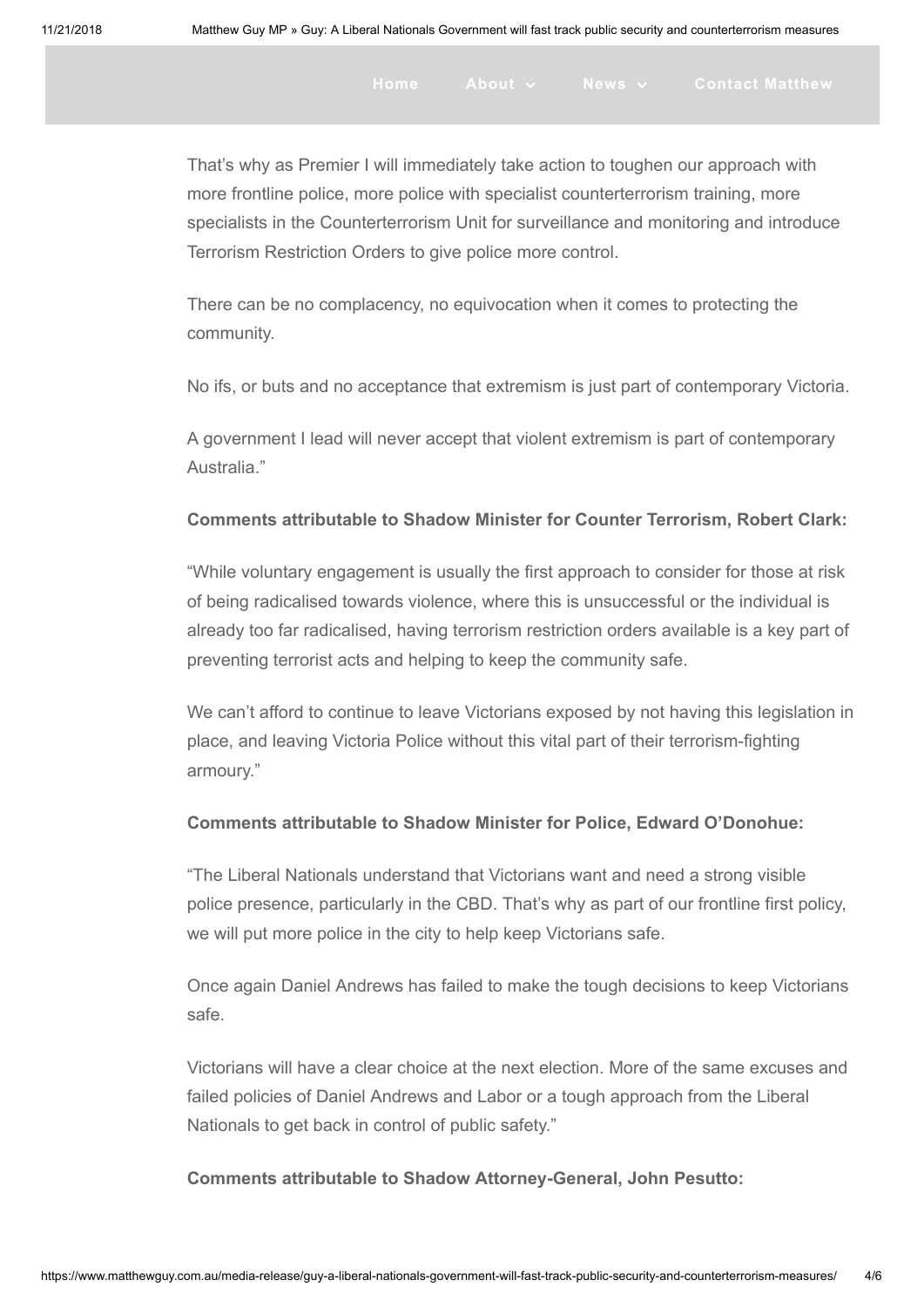$\left\langle \right\rangle$ 

These first four measures will deliver immediate improvement to safety and security.

There's no doubt that the fast and effective response of the first responders at last Friday's attack saved innocent lives.

It was a powerful demonstration of why we need more police on the frontline and more counterterrorism specialists to help keep Victorians safe."

#### Share Post:

 [O'Brien: Liberals Nationals to deliver local jobs for local projects in regional Victoria](https://www.matthewguy.com.au/media-release/obrien-liberals-nationals-to-deliver-local-jobs-for-local-projects-in-regional-victoria/) [Southwick: Liberal Nationals pledge \\$5 million towards community safety for the Jewish community](https://www.matthewguy.com.au/media-release/southwick-liberal-nationals-pledge-5-million-towards-community-safety-for-the-jewish-community/)

Twitter Feed Latest News Contact Us **Liberal** Victoria The Liberal Party Y. Wooldridge: Victorian jobs 03 9651 6719 exists to provide Australian first for from 157 Spring Street, high quality [pregnant mums with](https://www.matthewguy.com.au/media-release/wooldridge-australian-first-for-pregnant-mums-with-diabetes/) Victoria's Melbourne VIC 3000 diabetes governments that money. It's empower people to time to move [Smith: Rorts, scandal](https://www.matthewguy.com.au/media-release/smith-rorts-scandal-and-lies-exposed-on-danielandrews-sucks/) solve the major our state's and lies exposed on Social Media challenges they face banking to danielandrews.sucks [in their lives. Learn](https://vic.liberal.org.au/) Victoria. more >> [2 hours ago](http://twitter.com/MatthewGuyMP/statuses/1064991321356521472) O'Brien: Liberal [Nationals commit to](https://www.matthewguy.com.au/media-release/obrien-liberal-nationals-commit-to-sport-in-frankston/) RT : sport in Frankston W **Opposition** Leader will

today